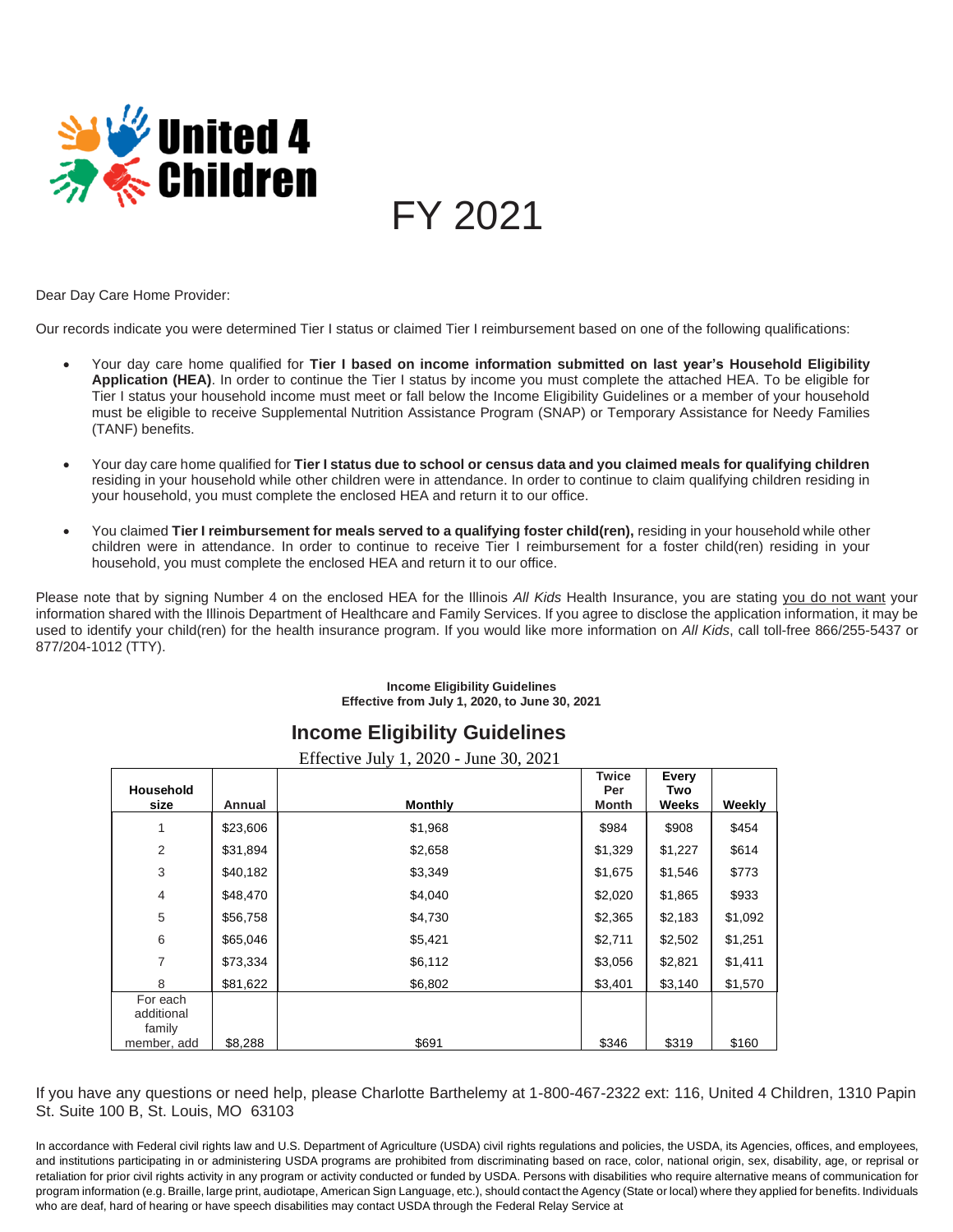(800) 877-8339. Additionally, program information may be made available in languages other than English. To file a program complaint of discrimination, complete the USDA Program Discrimination Complaint Form, (AD-3027) found online at[: http://www.ascr.usda.gov/complaint\\_filing\\_cust.html, a](http://www.ascr.usda.gov/complaint_filing_cust.html)nd at any USDA office, or write a letter addressed to USDA and provide in the letter all of the information requested in the form. To request a copy of the complaint form, call (866) 632-9992. Submit your completed form or letter to USDA by: (1) mail: U.S. Department of Agriculture Office of the Assistant Secretary for Civil Rights 1400 Independence Avenue, SW Washington, D.C. 20250-9410; (2) fax: (202) 690-7442; or (3) email[: program.intake@usda.gov. T](mailto:program.intake@usda.gov)his institution is an equal opportunity provider.

**ISBE 67-56A Provider (5/19) Effective July 1, 2020**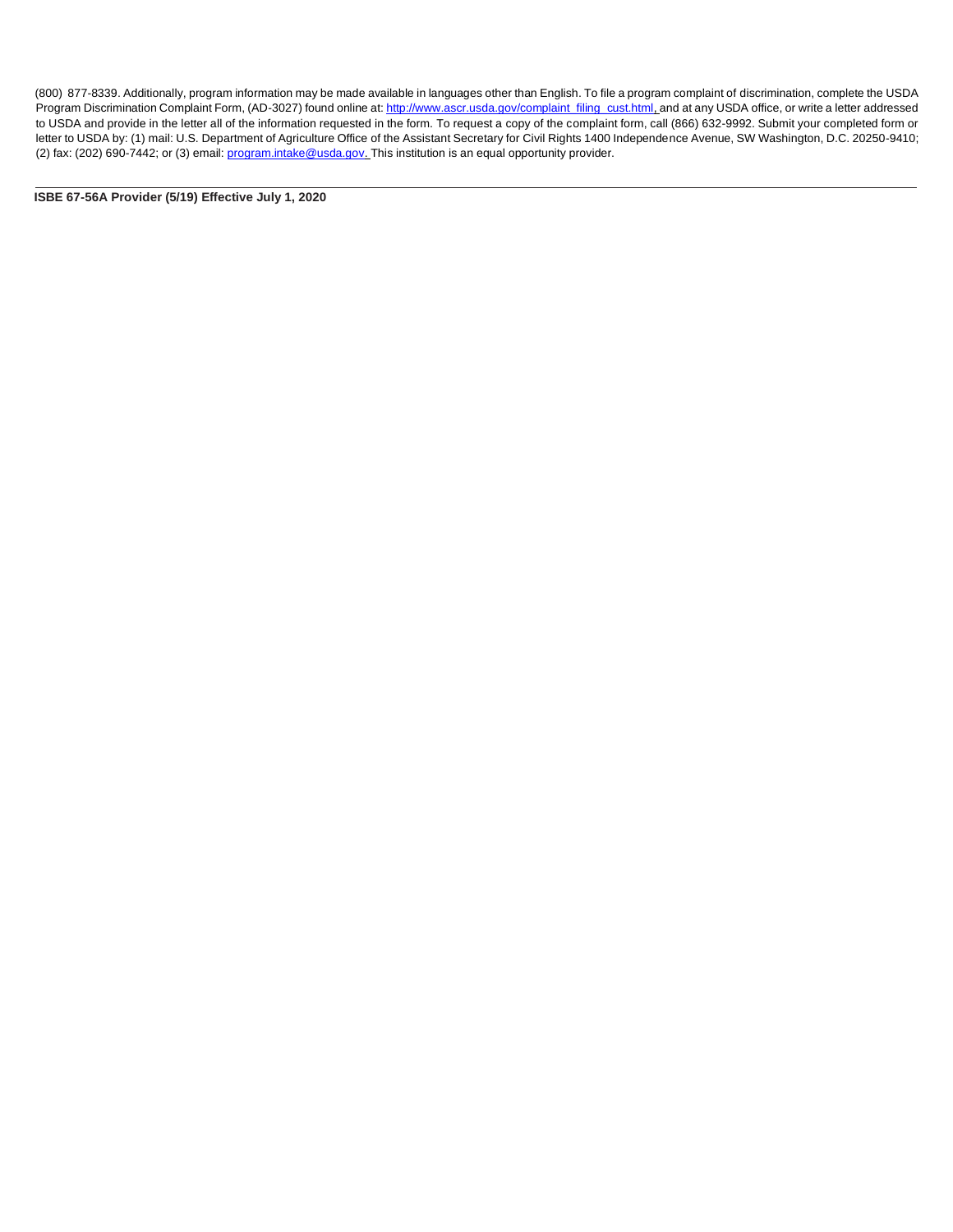# **PROVIDER INSTRUCTIONS FOR COMPLETING THE HOUSEHOLD ELIGIBILITY APPLICATION**

Once properly approved for meal benefits, a Household Eligibility Application (HEA) will remain in effect for 12 months. Complete the Household Eligibility Application (HEA) for one of the following areas.

#### **FOR PROVIDERS UNABLE TO QUALIFY FOR TIER I BY SCHOOL OR CENSUS, APPLYING FOR TIER I STATUS BY INCOME ELIGIBILITY- REFER TO INSTRUCTIONS A AND B.**

If anyone (child or adult) in your household **receives Supplemental Nutrition Assistance Program (SNAP) or Temporary Assistance for Needy Families (TANF) or other qualifying benefits**, follow **Instruction A** below. The information will be verified by the sponsor.

#### **Instruction A**―**Households Receiving SNAP or TANF or other qualifying benefits.**

- **Number 1**—List the names of ALL people residing in a provider's household (such as grandparents, other relatives, or friends who live with a provider) and the age(s) of the child(ren) enrolled in a provider's day care home.
- **Number 3**—Record a valid SNAP or TANF case number for any member (child or adult) of this household. The SNAP or TANF case number is on the letter of eligibility for benefits or the case number may be found on a medical card. Do not list an Illinois LINK card number. The SNAP or TANF information provided will require verification by the sponsoring organization. Providing documentation of the benefit is required.
- **Number 4 (OPTIONAL)―***Illinois All Kids Health Insurance Program*.
- **Number 6**—Mark the box that best describes the purpose for the application.
- **Number 7**—Provide a signature of an adult household member and date the application.
- The application is complete.

If no one in your household receives SNAP or TANF benefits and **you want to apply for the higher reimbursement for your day care operation based on your household income, follow Instruction B.**

It is not necessary to complete income information if SNAP or TANF information was provided above in Instruction A or if all the children residing with the provider are documented foster children (refer to Instruction D). The information will be verified by the sponsor.

#### **Instruction B―Households Reporting Income**

- **Number 1** List the names of ALL people residing in a provider's household (such as grandparents, other relatives, or friends who live with a provider) and the age(s) of the child(ren) enrolled in a provider's day care home. (Foster child(ren) may be included on the HEA)
- **Number 4 (OPTIONAL)** ― *Illinois All Kids Health Insurance Program*.
- **Number 5**—List total gross income (before deductions), not take-home pay; and the frequency, how often the money is received, for each household member for the last month. If the income last month was not the usual amount normally receive, a projected amount may be provided that represents the gross income. For ONLY the self-employed, list average monthly income after expenses. This is for a business, farm, or rental property. If receiving
	- Military Privatized Housing Initiative pay or receive combat pay, do not include these allowances as income.
- **Number 6**—Mark the box that best describes the purpose for the application.
- **Number 7**—The provider must sign and date the application.
- Also, provide the last four digits of the social security number of the provider signing the application. Refusal to provide the last four digits of the social security number will result in the application not being approved. If the adult does not have a social security number, mark the box, *I do not have a social security number*.
- The application is complete. Documentation must be provided to support all information (foster child documentation if applicable, check stubs, W-2's 1040
- Schedule C, etc...) • The sponsoring organization will verify the information contained on the HEA.

#### **FOR PROVIDERS APPROVED TIER 1 STATUS BY SCHOOL OR CENSUS WANTING TO CLAIM CHILDREN, TO INCLUDE FOSTER CHILDREN WHEN OUTSIDE CHILDREN ARE PRESENT:**

If you have been approved **Tier I status by School or Census Data and would like to claim qualifying children, including foster children, residing with you when outside qualifying children are present,** you must complete a HEA in order to claim the qualifying children, including foster children residing with you. Refer to **Instruction C**. The application may be verified by the sponsor.

**Instruction C―Provider approved Tier I status by School or Census and would like to claim children residing with the provider.** Follow the instructions provided in **Instruction B, Numbers 1 through 7**. The sponsoring organization may verify the information.

#### **FOR PROVIDERS IDENTIFIED AS TIER II STATUS WANTING TO CLAIM FOSTER CHILDREN WHEN OUTSIDE CHILDREN ARE PRESENT:**

A foster child(ren) residing with you is(are) eligible for Tier I reimbursement for eligible meals, when outside qualifying children are present, regardless of you tier status (Tier I or Tier II) when a HEA is submitted by the provider. The eligibility for the foster child does not transfer to the household. In order to document a child as a foster child, legal document from DCFS or the DCFS appointed representative must be submitted for each foster child with the Household Eligibility Application. In lieu of a document a provide may request DCFS or its representative to complete form 50-73 (Homeless, Runaway, Migrant, Head Start, and Foster Child Certification Form) that can be found on the following ISBE website: [https://www.isbe.net/Documents/50-73\\_hmls\\_cert\\_mm.pdf#search=form%2050%2D73.](http://www.isbe.net/Documents/50-73_hmls_cert_mm.pdf#search%3Dform%2050%2D73)

**Instruction D―For the foster child(ren) residing in a providers home**, please provide the following information on the HEA:

- **Number 1**—List the name(s) and age(s) of the foster child(ren) residing in the provider's day care home.
- **Number 2**—Check the box(es) indicating the child(ren) is a foster child(ren).
- **Number 4 (OPTIONAL)**― *Illinois All Kids Health Insurance Program*.
- **Number 6**—Mark the box that best describes the purpose for the application
- **Number 7**—Provide a signature of the provider and date the application.
- The application is complete.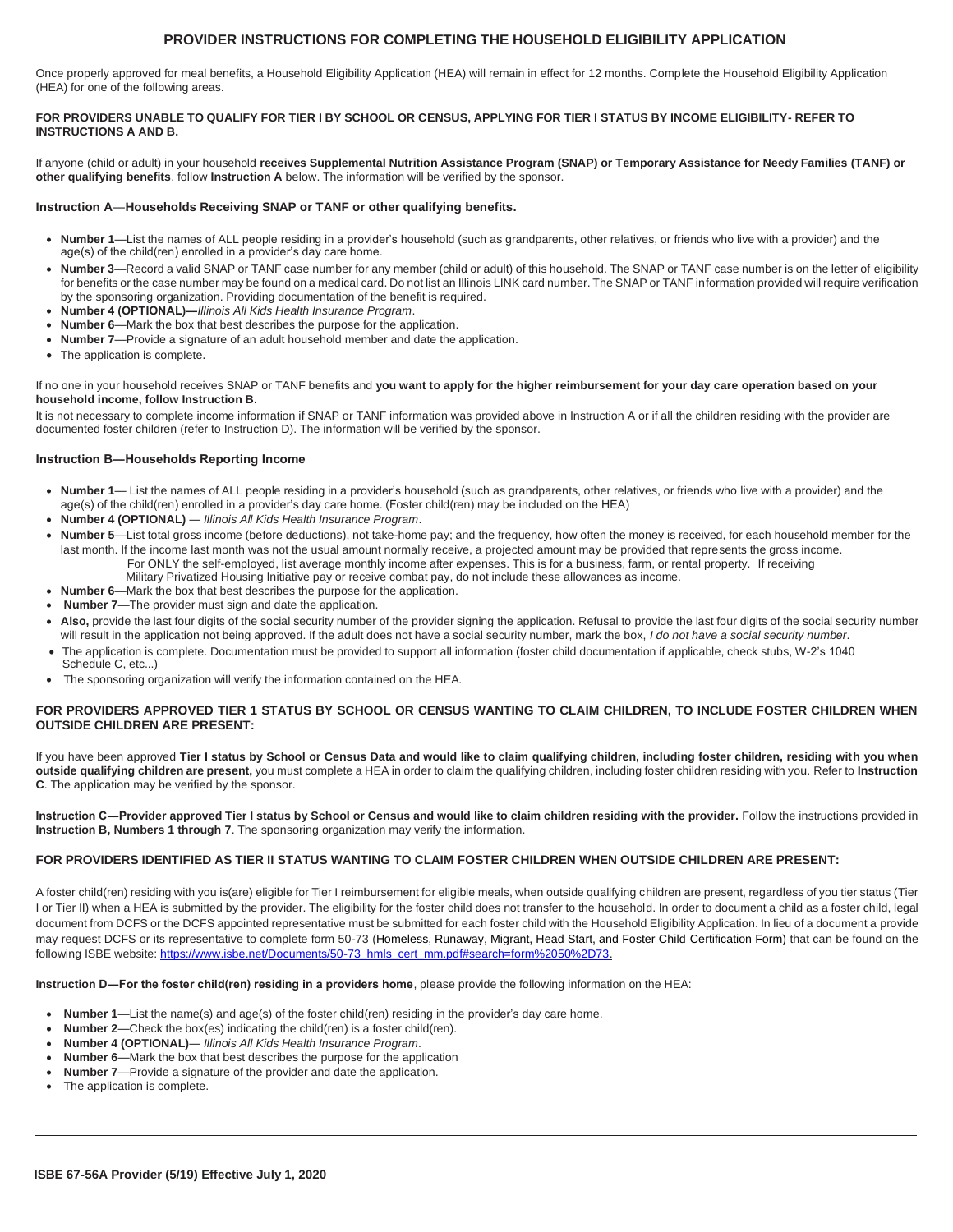| CHILD AND ADULT CARE FOOD PROGRAM - HOUSEHOLD ELIGIBILITY APPLICATION FOR DAY CARE HOME PROVIDER $FY$ 2021<br>PID |  |
|-------------------------------------------------------------------------------------------------------------------|--|
|-------------------------------------------------------------------------------------------------------------------|--|

| LIST EVERYONE IN PROVIDER'S HOUSEHOLD<br>(Children and Adults)                                                                                                                                                                                        |                           |                         |                                       | <b>FOSTER CHILD</b>                                                                                 | <b>8 SNAP or TANF CASE NUMBER</b><br>Skip if foster child.<br>Provide one SNAP or TANF case number for any child or                           |                                                                 |  |
|-------------------------------------------------------------------------------------------------------------------------------------------------------------------------------------------------------------------------------------------------------|---------------------------|-------------------------|---------------------------------------|-----------------------------------------------------------------------------------------------------|-----------------------------------------------------------------------------------------------------------------------------------------------|-----------------------------------------------------------------|--|
| NAME (First, Middle and Last)                                                                                                                                                                                                                         |                           | Date of<br><b>Birth</b> | Ages of<br>Provid-<br>ers<br>Children | Check box for all<br>foster children<br>that are a legal<br>responsibility of<br>DCFS or the court. | adult in your household. Do NOT use LINK card number. If<br>completed, skip to Number 6. Do not list foster child.<br>Name of Child or Adult: |                                                                 |  |
|                                                                                                                                                                                                                                                       |                           |                         |                                       |                                                                                                     | <b>Case Number:</b>                                                                                                                           |                                                                 |  |
|                                                                                                                                                                                                                                                       |                           |                         |                                       |                                                                                                     |                                                                                                                                               |                                                                 |  |
|                                                                                                                                                                                                                                                       |                           |                         |                                       |                                                                                                     |                                                                                                                                               |                                                                 |  |
|                                                                                                                                                                                                                                                       |                           |                         |                                       |                                                                                                     | <b>INSURANCE PROGRAM</b>                                                                                                                      | 4 OPTIONAL-SHARING INFORMATION WITH ALL KIDS                    |  |
|                                                                                                                                                                                                                                                       |                           |                         |                                       |                                                                                                     | Kids Insurance Program, the complete health insurance                                                                                         | May we share your information on this application with All      |  |
|                                                                                                                                                                                                                                                       |                           |                         |                                       |                                                                                                     | No, I do not want my information from this application                                                                                        | program for every child in Illinois? If yes, do not sign below. |  |
|                                                                                                                                                                                                                                                       |                           |                         |                                       |                                                                                                     | shared with All Kids Insurance Program.                                                                                                       |                                                                 |  |
|                                                                                                                                                                                                                                                       |                           |                         |                                       |                                                                                                     | Sign here:                                                                                                                                    |                                                                 |  |
| 5 HOUSEHOLD MEMBERS WITH INCOME-List only the names of individuals living in the household, their gross income, and how often it is received. If a person has a<br>second job, list that income in the last column. After completing, go to Number 6. |                           |                         |                                       |                                                                                                     |                                                                                                                                               |                                                                 |  |
|                                                                                                                                                                                                                                                       | <b>Earnings from Work</b> |                         |                                       | Income from Welfare.                                                                                | Income from Retirement.                                                                                                                       | <b>Income Received From</b>                                     |  |

| <b>NAMES</b><br>(List only individuals with income) | <b>Earnings from Work</b><br>(Gross before Deductions) |            | Income from Welfare,<br>Child Support,<br>Alimony |            | Income from Retirement,<br>Pensions, SSI,<br><b>Social Security</b> |            | <b>Income Received From</b><br>Savings, Investments,<br>Trust Accounts, and<br><b>Other Resources</b> |            |
|-----------------------------------------------------|--------------------------------------------------------|------------|---------------------------------------------------|------------|---------------------------------------------------------------------|------------|-------------------------------------------------------------------------------------------------------|------------|
|                                                     | How Much?                                              | How Often? | How Much?                                         | How Often? | How Much?                                                           | How Often? | How Much?                                                                                             | How Often? |
|                                                     |                                                        |            |                                                   |            |                                                                     |            |                                                                                                       |            |
|                                                     |                                                        |            |                                                   |            |                                                                     |            |                                                                                                       |            |
|                                                     |                                                        |            |                                                   |            |                                                                     |            |                                                                                                       |            |
|                                                     |                                                        |            |                                                   |            |                                                                     |            |                                                                                                       |            |
|                                                     |                                                        |            |                                                   |            |                                                                     |            |                                                                                                       |            |

## **6 Must check only one box.**

 $\perp$  I am a provider applying to claim my own children and qualify for Tier I status.

I am a Tier I provider based on school or census data applying to claim my own children.

**7 Signature and Social Security Number (Adult must sign)**

An adult household member must sign the application. If Number 5 above is completed the adult signing the form must also list the last four digits of his or her social security number or mark the box *I do not have a social security number*.

I am a provider with no children applying for Tier I status.

 $X \times X - X - X - X -$ Social Security Number

I **do not** have a social security number.

l certify all information on this application is true and all income is reported. I understand the amount of federal funds received will be based on the information I give. I understand the<br>institution, Illinois State Boar

| Date                                                                                                                                                                                                                           | Printed Name of Adult Household Member | Signature of Adult Household Member | Address of Adult Household Member |  |  |  |
|--------------------------------------------------------------------------------------------------------------------------------------------------------------------------------------------------------------------------------|----------------------------------------|-------------------------------------|-----------------------------------|--|--|--|
| PRIVACY ACT STATEMENT: The Richard B. Russell National School Lunch Act requires the information on this application. You do not have to give the information, but if you do not, we cannot approve your child for free or red |                                        |                                     |                                   |  |  |  |
| price meals. You must include the last four digits of the social security number of the adult household member who signs the application. The social security number is not required when you apply on behalf of a foster chil |                                        |                                     |                                   |  |  |  |
| list a Sunnlemental Nutrition Assistance Program (SNAP). Temporany Assistance for Needy Families (TANF) Program, or Food Distribution Program, on Indian Resenvations (FDPIR) case number or other FDPIR identifier for your   |                                        |                                     |                                   |  |  |  |

s (TANF) Program, or Food Distribution Program on Indian Reservations (F. child or when you indicate that the adult household member signing the application does not have a social security number. We will use your information to determine if your child is eligible for free or reduced-price meals administration and enforcement of the Child and Adult Care Food Program. We MAY share your eligibility information with education, health, and nutrition programs to help them evaluate, fund, or determine benefits for their *auditors for program reviews, and law enforcement officials to help them look into violations of program rules.*

*NON-DISCRIMINATION STATEMENT:* In accordance with Federal civil rights law and U.S. Department of Agriculture (USDA) civil rights regulations and policies, the USDA, its Agencies, offices, and employees, and institutions participating in or administering USDA programs are prohibited from discriminating based on race, color, national origin, sex, disability, age, or reprisal or retaliation for prior civil rights activity in program or activity conducted or funded by USDA. Persons with disabilities who require alternative means of communication for program information (e.g. Braille, large print, audiotape, American Sign Language,<br>etc.), should (AD-3027) found online at: <u>http://www.ascr.usda.gov/complaint\_filing\_cust.html, a</u>nd at any USDA office, or write a letter addressed to USDA and provide in the letter all of the information requested in the form. To<br>reque dence Avenue, SW Washington, D.C. 20250-9410; (2) fax: (202) 690-7442; or (3) email[: program.intake@usda.gov. T](mailto:program.intake@usda.gov)his institution is an equal opportunity provider.

| SPONSOR REPRESENTATIVE USE ONLY—ELIGIBILITY DETERMINATION—Follow the instructions provided in the Household Income instructions.                                             |                                                                                                                                            |                                                                                                                                                                                                                                                            |  |  |  |  |  |
|------------------------------------------------------------------------------------------------------------------------------------------------------------------------------|--------------------------------------------------------------------------------------------------------------------------------------------|------------------------------------------------------------------------------------------------------------------------------------------------------------------------------------------------------------------------------------------------------------|--|--|--|--|--|
| <b>SNAP/TANF</b><br>Household                                                                                                                                                | Mark one of the boxes below to show how you are going to determine eligibility.<br>Income Household<br>Use the conversion table to convert | Approved to Claim Foster<br>Approved Tier I Status/<br>Denied<br>Child's meals at Tier I<br>Claim Providers Own<br>Children (if applicable)<br>Rate                                                                                                        |  |  |  |  |  |
| <b>CONVERSION TABLE</b>                                                                                                                                                      | income to total annual income. Total<br>the number of household members from<br>Section 5.                                                 | Signature of Representative:                                                                                                                                                                                                                               |  |  |  |  |  |
| To convert all income to<br>annual income use the<br>following conversion<br>calculations:<br>Weekly Income x 52<br>Every 2 Weeks x 26<br>Twice a Month x 24<br>Monthly x 12 | <b>Total Household</b><br>Annual Income<br><b>Total Household</b><br>Size                                                                  | Date<br>*Effective Date of Application: ___________<br>*Effective Date may be made retroactive back to the first day the provider<br>participates in the CACFP as long as it occurs in the same month in which<br>the provider's eligibility is certified. |  |  |  |  |  |